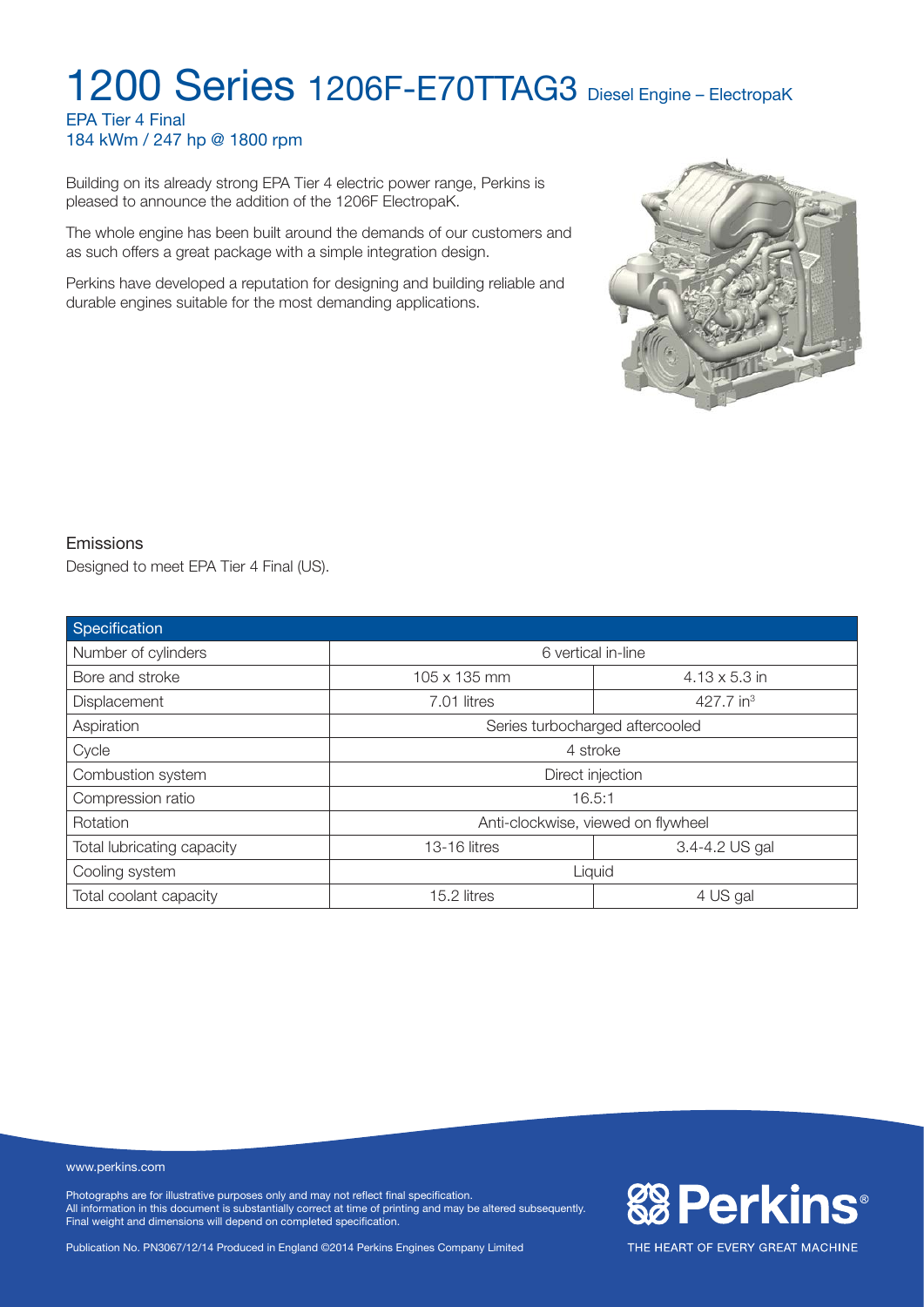EPA Tier 4 Final 184 kWm / 247 hp @ 1800 rpm

#### Features and benefits

#### Dependable power

- World-class manufacturing capability and processes coupled with proven core engine designs assure reliability, quiet operation, and many hours of productive life
- Series turbocharging with smart wastegate

#### Lifetime of low cost

- Fuel consumption optimised to match operating cycles of a wide range of equipment and applications
- Hydraulic tappets, multi-vee belts, service-free aftertreatment and 500 hour oil change intervals enable low-cost maintenance
- Extended Service Contracts protect and plan the cost of ownership Discover more: www.perkins.com/esc

#### Industry leading flexibility

Exceptional power density enables standardisation across numerous applications. Multiple installation options minimise total package size. Ideal for equipment with narrow engine compartments

#### Local support, global coverage

- Perkins recognise that the customer relationship is important to machine manufacturers and we can offer a range of flexible solutions to help provide appropriate support, either to the OEM's network or directly to the machine customer
- Perkins information systems enable our distributors to quickly diagnose engine faults and identify the right parts. The Perkins logistics operation is able to dispatch more than 45,000 different parts from stock, reaching the customer within 24 hours
- To find your local distributor: www.perkins.com/distributor

www.perkins.com

Photographs are for illustrative purposes only and may not reflect final specification. All information in this document is substantially correct at time of printing and may be altered subsequently. Final weight and dimensions will depend on completed specification.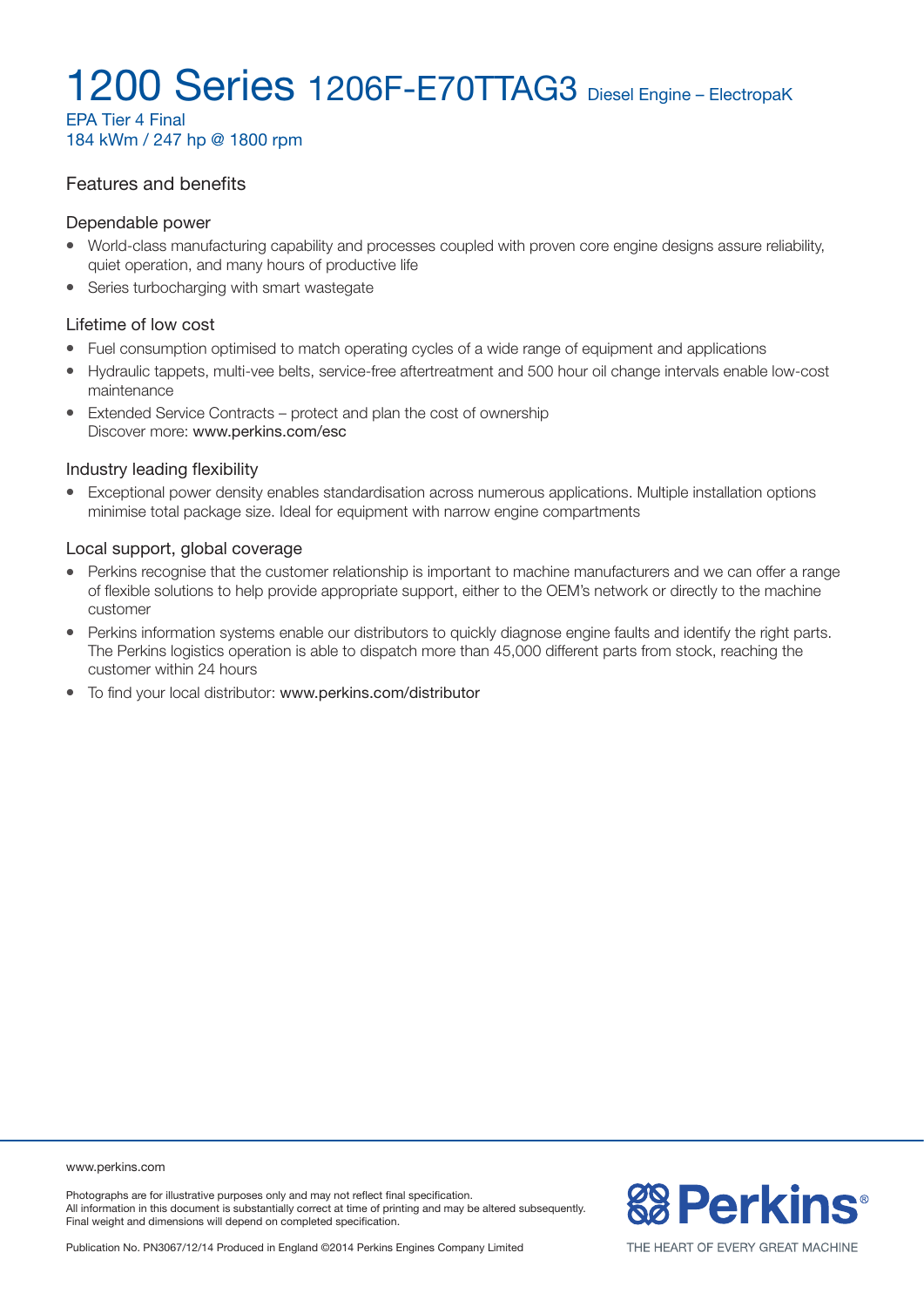EPA Tier 4 Final 184 kWm / 247 hp @ 1800 rpm

### Technical information

#### Air inlet

• Standard air cleaners

#### Control system

- Full electronic control system
- All connectors and wiring looms waterproof and designed to withstand harsh off-highway environments
- Flexible and configurable software features and well supported SAE J1939 CAN bus enables highly integrated machines

#### Cooling system

- 50:50 water glycol mix
- Tropical radiator as standard ensures optimal cooling performances all year round in any state

#### Standard emissions control equipment

• NRS – NOx Reduction System

#### Flywheels and flywheel housing

• SAE 3 flywheel housing

#### Oil and fuel system

- Flat bottomed, isolated, aluminum sump
- Electronic high pressure common rail
- $\bullet$  Innovative filter design ensures maximum protection of the engine

www.perkins.com

Photographs are for illustrative purposes only and may not reflect final specification. All information in this document is substantially correct at time of printing and may be altered subsequently. Final weight and dimensions will depend on completed specification.

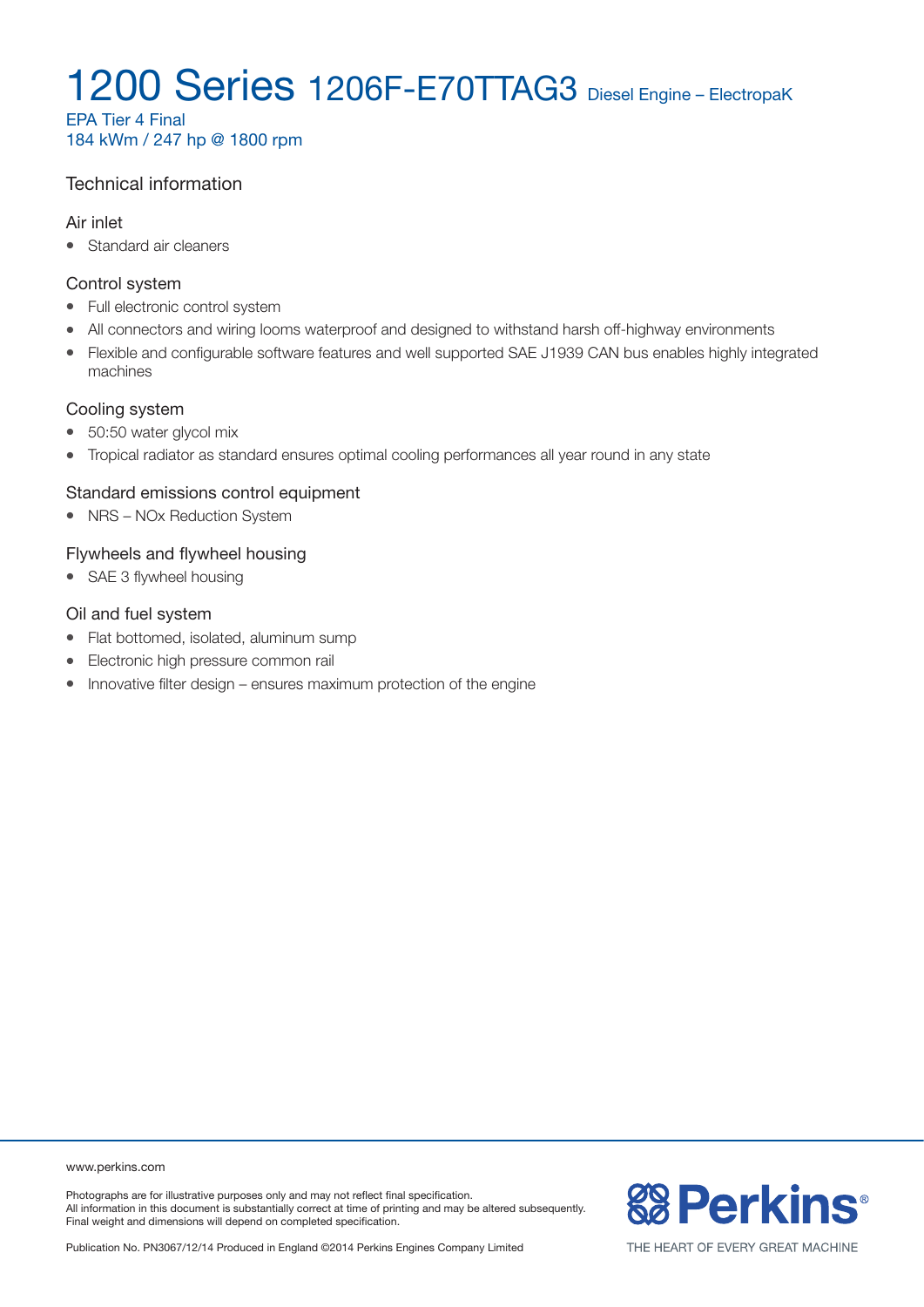#### EPA Tier 4 Final 184 kWm / 247 hp @ 1800 rpm



| Engine package weights and dimensions (including electrics and backend) |          |           |  |
|-------------------------------------------------------------------------|----------|-----------|--|
| Length                                                                  | 1769 mm  | 69.6 in   |  |
| Width                                                                   | $916$ mm | 36.0 in   |  |
| Height                                                                  | 1461 mm  | $57.5$ in |  |
| Weight (dry)                                                            | 1087 kg  | 2396 lb   |  |

www.perkins.com

Photographs are for illustrative purposes only and may not reflect final specification. All information in this document is substantially correct at time of printing and may be altered subsequently. Final weight and dimensions will depend on completed specification.



Publication No. PN3067/12/14 Produced in England ©2014 Perkins Engines Company Limited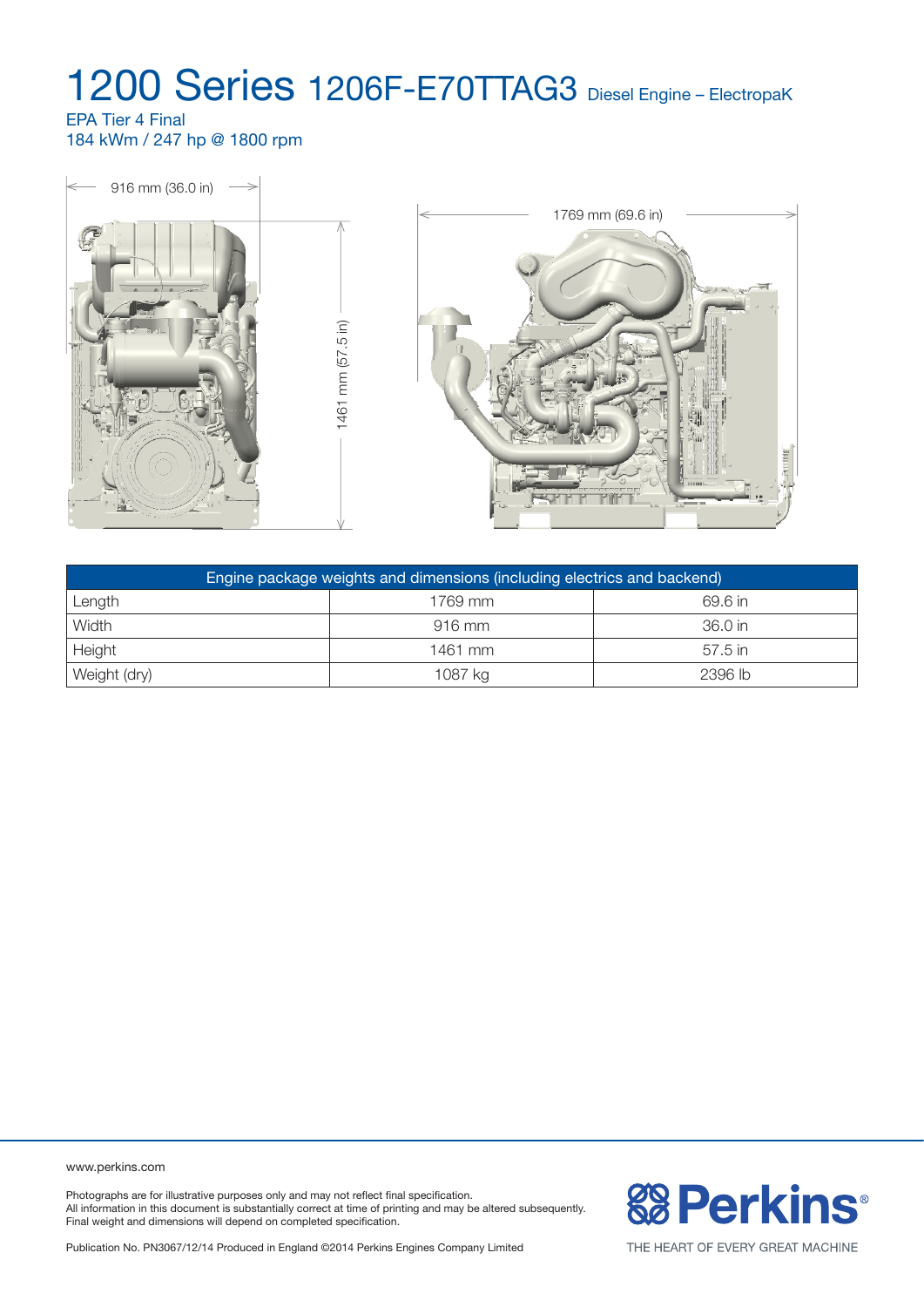EPA Tier 4 Final 184 kWm / 247 hp @ 1800 rpm

# Front view Top view 799 mm (31.4 in)  $\longrightarrow$   $\longrightarrow$  770 mm (30.3 in) 799 mm (31.4 in) 515 mm (20.3 in) 799 mm (31.4 in) 515 mm (20.3 in)

|        | Aftertreatment weights and dimensions |          |  |
|--------|---------------------------------------|----------|--|
| Length | 799 mm                                | -31.4 in |  |
| Width  | 770 mm                                | 30.3 in  |  |
| Height | $515$ mm                              | 20.3 in  |  |

### Aftertreatment

- CEM Clean Emissions Module
- Basic aftertreatment package includes DOC / DPF / **SCR**
- $\bullet$  DOC Diesel Oxidation Catalyst
- DPF Diesel Particulate Filter
- SCR Selective Catalytic Reduction
- 3 inch flex pipe connection kit with rotatable elbow for 60° and 90° RS inlet flexibility

#### **Technology**

The DPF technology chosen is a wall flow filter configuration. This enables the engine to be optimised for superior performance and low fuel consumption.

#### Power

Using our advanced research and development techniques, we have perfectly matched the aftertreatment to the engine. The engine performance has then been optimised to give the maximum power and in normal operation, the regeneration is invisible to the operator.

#### www.perkins.com

Photographs are for illustrative purposes only and may not reflect final specification. All information in this document is substantially correct at time of printing and may be altered subsequently. Final weight and dimensions will depend on completed specification.

#### Passive Regenerations System maximises fuel efficiency

Regeneration

during regeneration. **Mounting** 

Remote and engine-mounted installation options provide OEM flexibility for many applications.

#### **Service**

Aftertreatment designed to be service-free.

# **& Perkins®**

Publication No. PN3067/12/14 Produced in England ©2014 Perkins Engines Company Limited